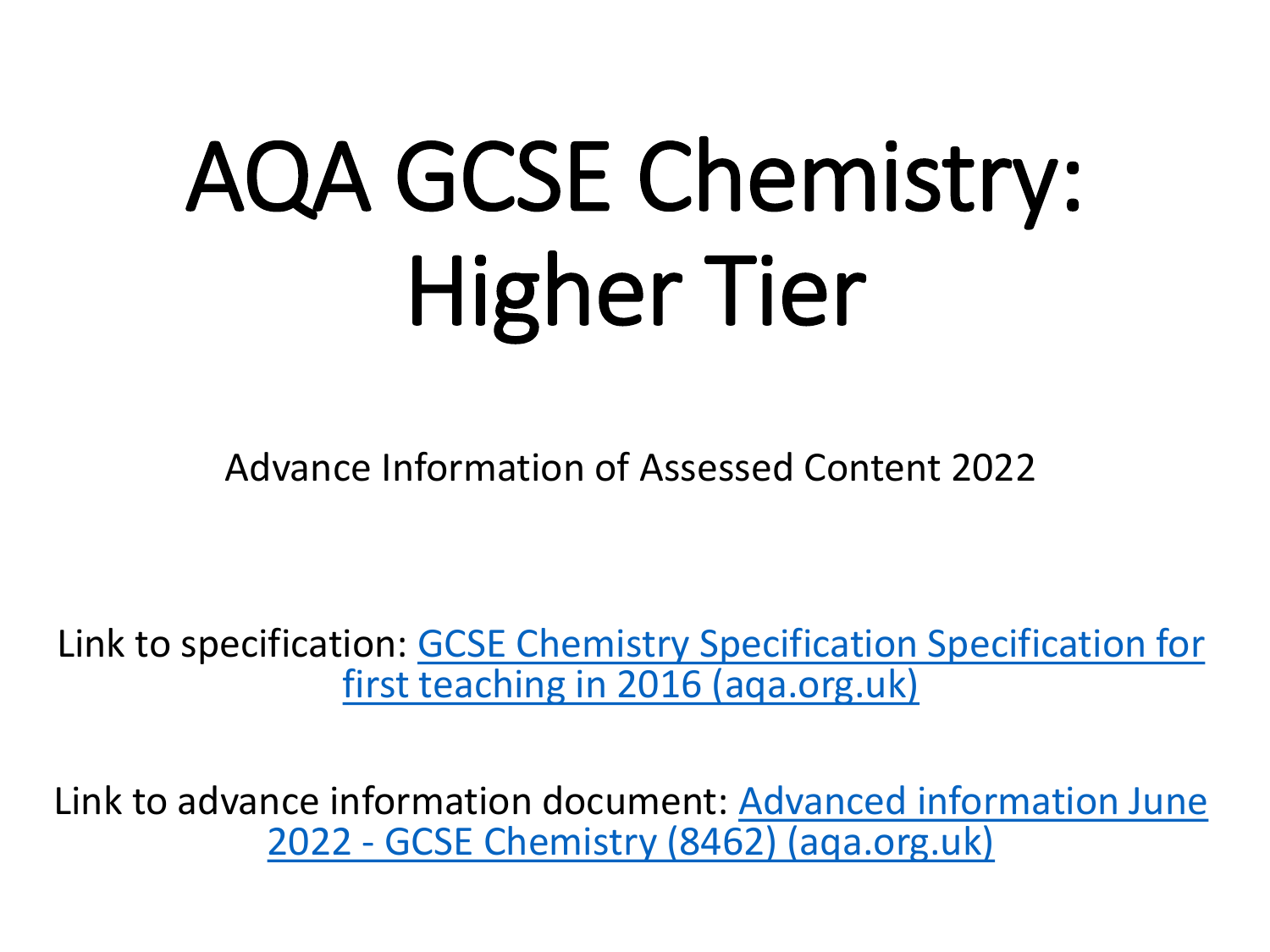AQA GCSE Chemistry: Higher Tier Paper 1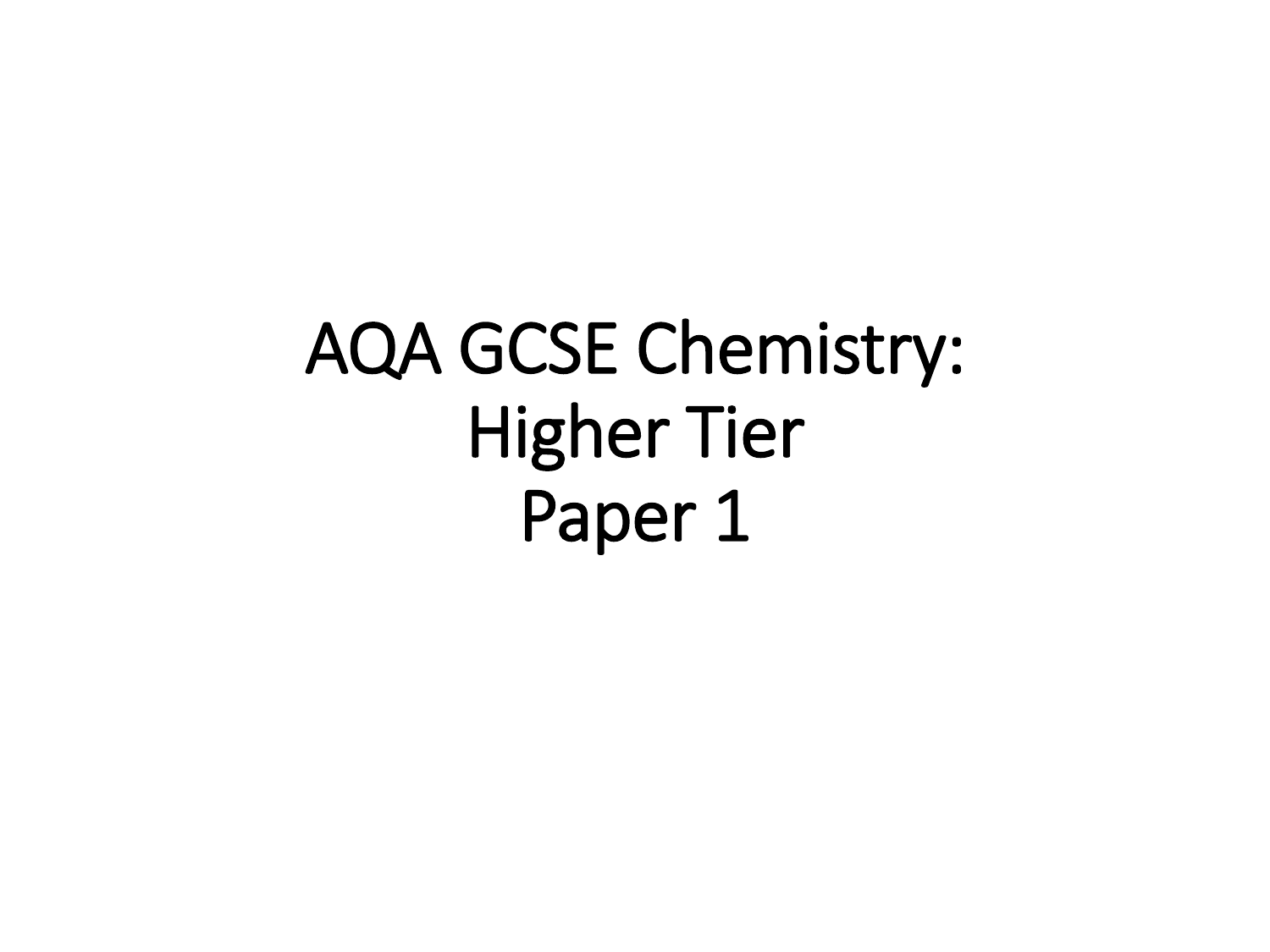These specification points will be the **major focus** of this paper.

### **Exam date: 27th May**

All other specification points from C1, other than those on these pages that are explicitly omitted, **may still be assessed** in multiple choice questions/linked to a previous answer, so cannot be completely ignored in your revision.

|                                          | <b>Spec point</b>                                                                                    | <b>Concepts</b>                                                                                                                                                                                                                                                                                                                                                                                                                                                                                                                                                                                                                                                                                              | <b>Bitesize</b>                                                                                                                                                                                                                                              | YouTube                                                                                                                                                                                                                                                                                                                                   |
|------------------------------------------|------------------------------------------------------------------------------------------------------|--------------------------------------------------------------------------------------------------------------------------------------------------------------------------------------------------------------------------------------------------------------------------------------------------------------------------------------------------------------------------------------------------------------------------------------------------------------------------------------------------------------------------------------------------------------------------------------------------------------------------------------------------------------------------------------------------------------|--------------------------------------------------------------------------------------------------------------------------------------------------------------------------------------------------------------------------------------------------------------|-------------------------------------------------------------------------------------------------------------------------------------------------------------------------------------------------------------------------------------------------------------------------------------------------------------------------------------------|
| $\frac{1}{2}$<br>$\overline{\mathbf{C}}$ | 4.1.2 The<br>Periodic<br>Table                                                                       | The Periodic Table is arranged in order of proton number<br>What atoms of elements in the same group have in common<br>What atoms of elements in the same period have in common<br>development in the Periodic Table<br>ions formed from metals and non-metals<br>trends in physical and chemical properties of group 1,7 and 0<br>elements<br>Reactions of group 1 and 7 elements<br>$\bullet$                                                                                                                                                                                                                                                                                                              | https://www.bbc.co.uk/bitesiz<br>e/guides/z3sg2nb/revision/1<br>https://www.bbc.co.uk/bitesiz<br>e/guides/zg923k7/revision/1<br>https://www.bbc.co.uk/bitesiz<br>e/guides/zqwtcj6/revision/1                                                                 | https://www.youtube.com/watch?v=IdS9roW<br>71zM&t=119s<br>https://www.youtube.com/watch?v=uwzXfZo<br>CP k<br>https://www.youtube.com/watch?v=dZGDUK<br>Qa 6g<br>https://www.youtube.com/watch?v=HT1zAPQ<br><b>IBAQ</b>                                                                                                                    |
| <u>വ</u><br>$\overline{a}$               | 4.2.1<br>Chemical<br>bonds,<br>ionic,<br>covalent<br>and<br>metallic                                 | Describe the process of ionic bonding<br>$\bullet$<br>Describe the process of covalent bonding<br>$\bullet$<br>Describe the process of metallic bonding<br>$\bullet$<br>explain chemical bonding in terms of electrostatic forces and<br>the transfer or sharing of electrons.<br>work out the charge on the ions of metals and non-metals<br>from the group number of the element, limited to the metals<br>in Groups 1 and 2, and non-metals in Groups 6 and 7<br>Describe the structure of ionic compounds<br>$\bullet$<br>draw dot and cross diagrams for the molecules of hydrogen,<br>chlorine, oxygen, nitrogen, hydrogen chloride, water,<br>ammonia and methane<br>Describe the structure of metals | https://www.bbc.co.uk/bitesiz<br>e/guides/zyydng8/revision/1<br>https://www.bbc.co.uk/bitesiz<br>e/guides/zcpjfcw/revision/1<br>https://www.bbc.co.uk/bitesiz<br>e/guides/z8db7p3/revision/1                                                                 | https://www.youtube.com/watch?v=6DtrrWA<br><b>5nkE</b><br>https://www.youtube.com/watch?v=lenvZEc<br><b>Mc60</b><br>https://www.youtube.com/watch?v=lhEm7aA<br><b>KIDg</b><br>https://www.youtube.com/watch?v=5I_1jRGS<br>R9E<br>https://www.youtube.com/watch?v=b1y2Q6Y<br>X1bQ<br>https://www.youtube.com/watch?v=A-<br>wTpLPICd0&t=13s |
| $\underline{\mathbf{\overline{\omega}}}$ | 4.2.2 How<br>bonding<br>and<br>structure<br>are related<br>to the<br>properties<br>of a<br>substance | interpreting melting and boiling point data to determine state<br>at a certain temp<br>link energy needed to change state to strength of forces<br>between particles<br>state symbols<br>$\bullet$<br>describe & explain properties of ionic compounds<br>describe & explain properties of simple covalent molecules<br>$\bullet$<br>describe & explain properties of polymers<br>describe & explain properties of metals and alloys                                                                                                                                                                                                                                                                         | https://www.bbc.co.uk/bitesiz<br>e/guides/zyydng8/revision/1<br>https://www.bbc.co.uk/bitesiz<br>e/guides/zcpjfcw/revision/1<br>https://www.bbc.co.uk/bitesiz<br>e/guides/z9twsrd/revision/1<br>https://www.bbc.co.uk/bitesiz<br>e/guides/z8db7p3/revision/1 | https://www.youtube.com/watch?v=leVxy7cj<br>ZMU<br>https://www.youtube.com/watch?v=DECGNy<br>$C - x$ s<br>https://www.youtube.com/watch?v=EP0zfm<br><b>FVgc</b><br>https://www.youtube.com/watch?v=A-<br>wTpLPICd0                                                                                                                        |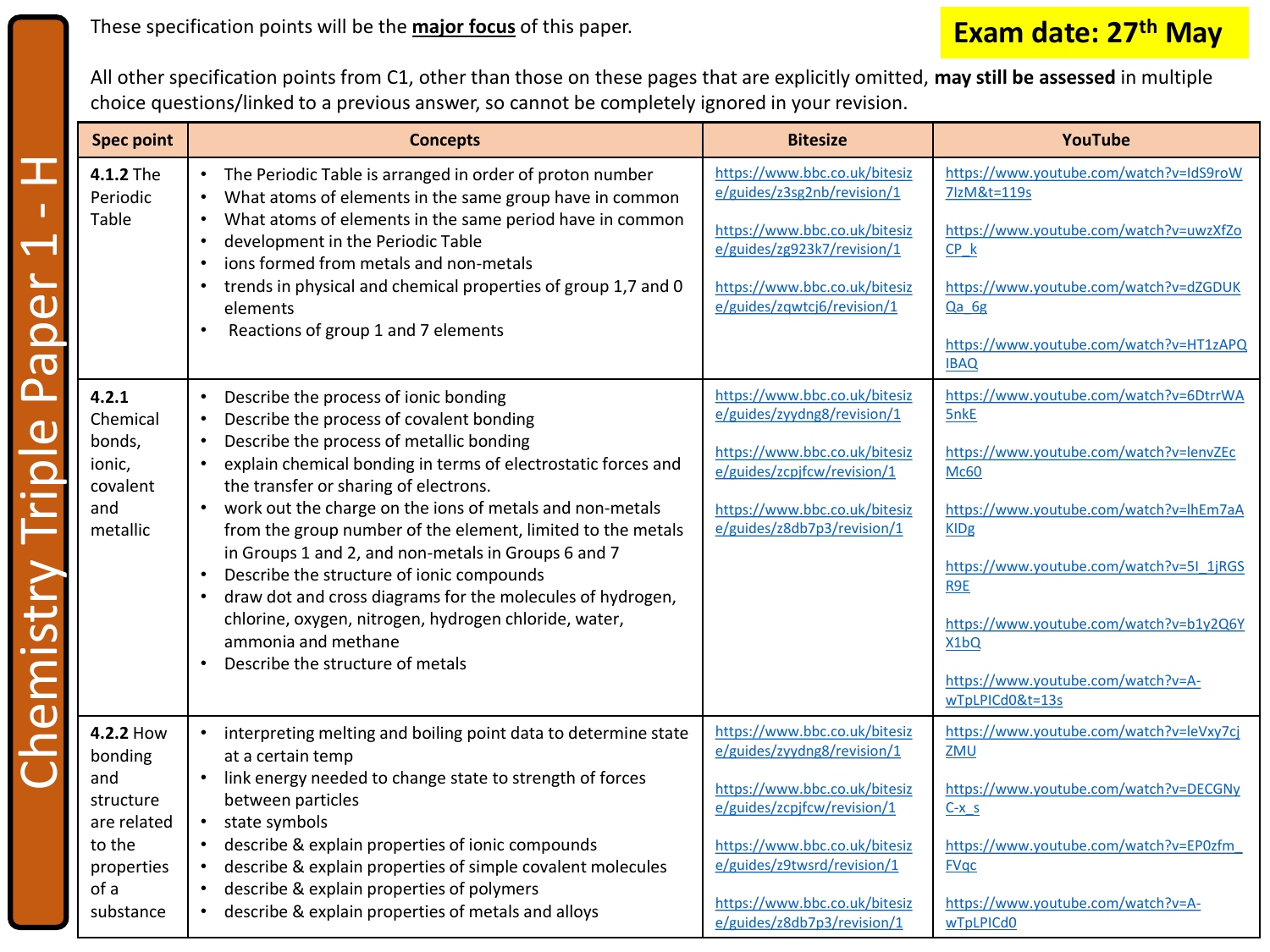All other specification points from C1, other than those on these pages that are explicitly omitted, **may still be assessed** in multiple choice questions/linked to a previous answer, so cannot be completely ignored in your revision.

| <b>Spec point</b>                                                                        | <b>Concepts</b>                                                                                                                                                                                                                                                                                                                                                                                                                                                                                                                                                                                                                                                                                                                                                              | <b>Bitesize</b>                                                                                                                      | YouTube                                                                                                                                                                                                                                                                                                                      |
|------------------------------------------------------------------------------------------|------------------------------------------------------------------------------------------------------------------------------------------------------------------------------------------------------------------------------------------------------------------------------------------------------------------------------------------------------------------------------------------------------------------------------------------------------------------------------------------------------------------------------------------------------------------------------------------------------------------------------------------------------------------------------------------------------------------------------------------------------------------------------|--------------------------------------------------------------------------------------------------------------------------------------|------------------------------------------------------------------------------------------------------------------------------------------------------------------------------------------------------------------------------------------------------------------------------------------------------------------------------|
| 4.2.3 Structure<br>and bonding of<br>carbon                                              | describe and explain the properties of diamond, graphite,<br>$\bullet$<br>graphene and fullerenes                                                                                                                                                                                                                                                                                                                                                                                                                                                                                                                                                                                                                                                                            | https://www.bbc.co.<br>uk/bitesize/guides/z<br>9twsrd/revision/1                                                                     | https://www.youtube.com/watch?v=tGH<br><b>OmXCcEFU</b>                                                                                                                                                                                                                                                                       |
| 4.3.2 Use of<br>amount of<br>substance in<br>relation to<br>masses of pure<br>substances | • calculating relative formula mass<br>calculating the number of moles in a given mass of a substance,<br>$\bullet$<br>calculating the mass of a certain no. of moles of a substance<br>Avogadro's constant - the number of particles in 1 mole of<br>every substance<br>calculate the masses of reactants and products from the<br>$\bullet$<br>balanced symbol equation and the mass of a given reactant or<br>product.<br>using molar ratios to balance equations<br>$\bullet$<br>identifying limiting reactants and explaining the effect on yield<br>of products<br>define concentration of a solution<br>calculate the concentration of a solution, or the mass of a<br>$\bullet$<br>solute dissolved in a given volume to create a solution of given<br>concentration | https://www.bbc.co.<br>uk/bitesize/guides/z<br>gcyw6f/revision/1<br>https://www.bbc.co.<br>uk/bitesize/guides/z<br>3kg2nb/revision/1 | https://www.youtube.com/watch?v=q49<br><b>NwlrjaFw</b><br>https://www.youtube.com/watch?v=wP<br>GVQu3UXpw<br>https://www.youtube.com/watch?v=TV6<br>n5MFH6IU<br>https://www.youtube.com/watch?v=YKv<br>UQ2cPmJg<br>https://www.youtube.com/watch?v=Mu<br>zOmFhiE80<br>https://www.youtube.com/watch?v=3G3<br><b>KQIyoZDI</b> |
| 4.4.1 The<br>Reactivity of<br>Metals                                                     | Metals + oxygen<br>Reduction and oxidation in terms of oxygen<br>reduction and oxidation in terms of electrons<br>identify in a given reaction, symbol equation or half equation<br>which species are oxidised and which are reduced<br>The Reactivity Series<br>$\bullet$<br>Displacement reactions<br>$\bullet$<br>Extraction of metals by reduction                                                                                                                                                                                                                                                                                                                                                                                                                       | https://www.bbc.co.<br>uk/bitesize/guides/zs<br>m7v9q/revision/1                                                                     | https://www.youtube.com/watch?v=Lk1<br><b>VObuHEFS</b><br>https://www.youtube.com/watch?v=gnb<br>uTl2aril<br>https://www.youtube.com/watch?v=2i5L<br>m7BMtpo<br>https://www.youtube.com/watch?v=MX<br>TSels6e2Y                                                                                                              |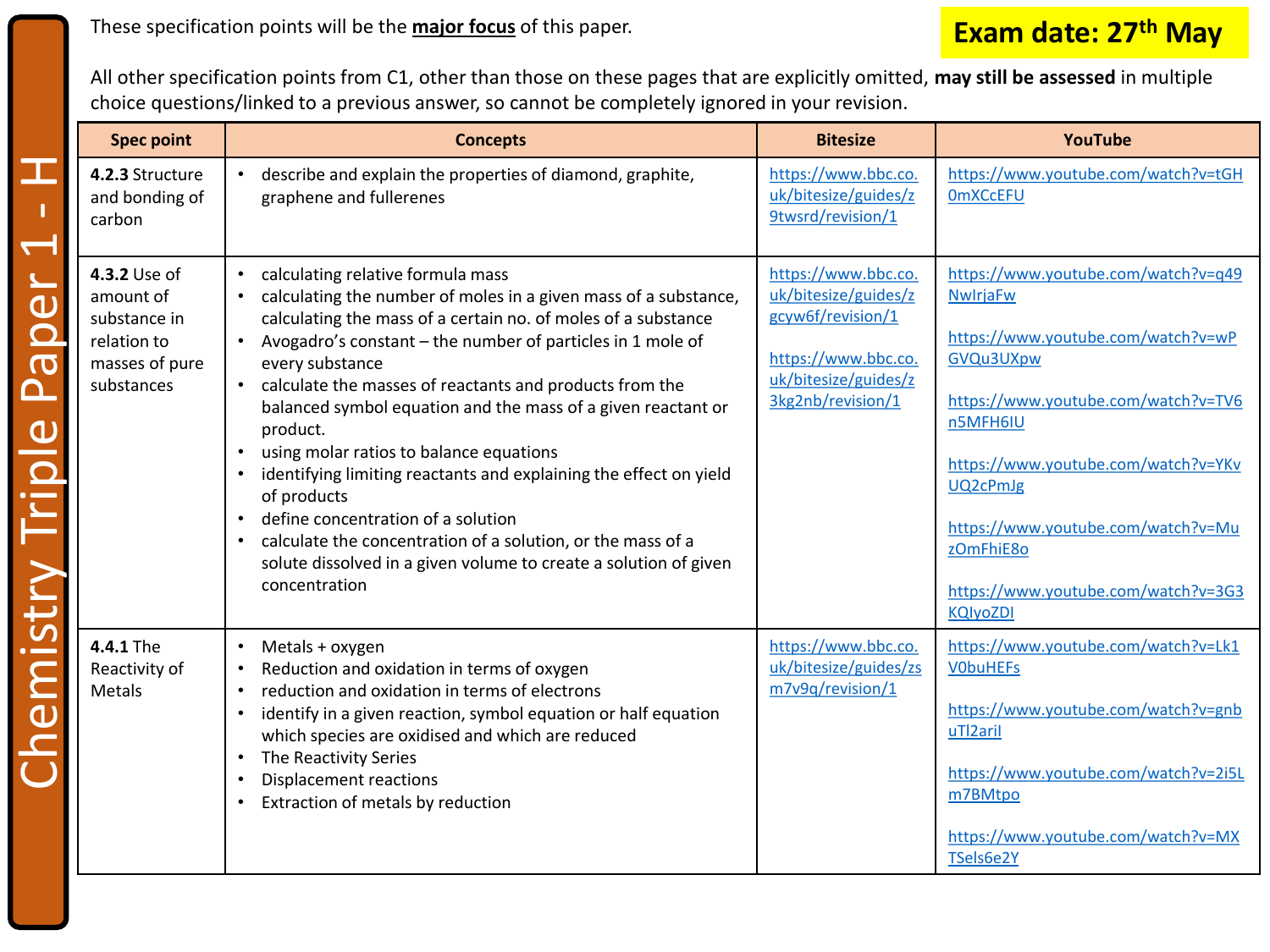These specification points will be the **major focus** of this paper.

### **Exam date: 27th May**

All other specification points from C1, other than those on these pages that are explicitly omitted, **may still be assessed** in multiple choice questions/linked to a previous answer, so cannot be completely ignored in your revision.

| <b>Spec point</b>                                                                                                                                                      | <b>Concepts</b>                                                                                                                                                                                                                                                                                                                                                                                                                | <b>Bitesize</b>                                                  | <b>YouTube</b>                                                                                                                                                                                                                                     |
|------------------------------------------------------------------------------------------------------------------------------------------------------------------------|--------------------------------------------------------------------------------------------------------------------------------------------------------------------------------------------------------------------------------------------------------------------------------------------------------------------------------------------------------------------------------------------------------------------------------|------------------------------------------------------------------|----------------------------------------------------------------------------------------------------------------------------------------------------------------------------------------------------------------------------------------------------|
| 4.4.2 Reactions of<br>Acids<br>$\overline{\mathbf{e}}$<br><b>DO</b>                                                                                                    | <b>Naming Salts</b><br>products of the reactions of acids and metals<br>explain the reactions of metals and acids in terms of loss<br>$\bullet$<br>and gain of electrons<br>produces of the reactions of acids and alkalis and<br>$\bullet$<br>insoluble bases<br>products of the reactions of acids and metal carbonates<br>$\bullet$<br>pH scale and neutralisation<br>$\bullet$<br>difference between strong and weak acids | https://www.bbc.co.<br>uk/bitesize/guides/zc<br>jjfcw/revision/1 | https://www.youtube.com/watch?v=ofw6oHSYGFI<br><b>GCSE Science Revision Chemistry "Acids Reacting</b><br>with Metals 2" - YouTube<br>https://www.youtube.com/watch?v=QlSsle jSQ8                                                                   |
| 4.4.2.3 and<br><b>Required Practical</b><br>C<br>1: preparation of a<br>pure, dry sample of<br><b>Temistry Trip</b><br>soluble salts                                   | • method of producing solid salt crystals from insoluble<br>oxide or carbonate and acids<br>identifying errors in methods and reagents                                                                                                                                                                                                                                                                                         | https://www.bbc.co.<br>uk/bitesize/guides/zc<br>jjfcw/revision/6 | https://www.youtube.com/watch?v=9GH95172Js8&<br>$t=16s$<br><b>GCSE Science Revision Chemistry "Strong and Weak</b><br>Acids" - YouTube                                                                                                             |
| 4.4.2.5 and<br><b>Required practical</b><br>2: determination of<br>the reacting<br>volumes of<br>solutions of a<br>strong acid and a<br>strong alkali by<br>titration. | Method<br>control variables and how to monitor them<br>quantitative analysis of results                                                                                                                                                                                                                                                                                                                                        | https://www.bbc.co.<br>uk/bitesize/guides/zx<br>98pbk/revision/1 | https://www.youtube.com/watch?v=saRBT5oZfh8<br>https://www.youtube.com/watch?v=vn3Rx3g1VPk<br>https://www.youtube.com/watch?v=x8DLLCNMKAs<br>https://www.youtube.com/watch?v=ycC4oKteRJU                                                           |
| 4.4.3 Electrolysis                                                                                                                                                     | The process of electrolysis<br>identifying oxidation and reduction in terms of electrons<br>writing half equations for oxidation/reduction reactions<br>occurring at each electrode<br>Electrolysis of molten ionic compounds<br>$\bullet$<br>Electrolysis of aluminium oxide<br>$\bullet$<br>Electrolysis of aqueous solutions, predicting products<br>formed                                                                 | https://www.bbc.co.<br>uk/bitesize/guides/zc<br>syw6f/revision/1 | https://www.youtube.com/watch?v=AhTRiL6xjBA&t<br>$=2s$<br>https://www.youtube.com/watch?v=ilNOpROacf0<br>https://www.youtube.com/watch?v=YcyMEIBEzAY<br>https://www.youtube.com/watch?v=6WjC_Vi4roA<br>https://www.youtube.com/watch?v=W9ngXNxSyoo |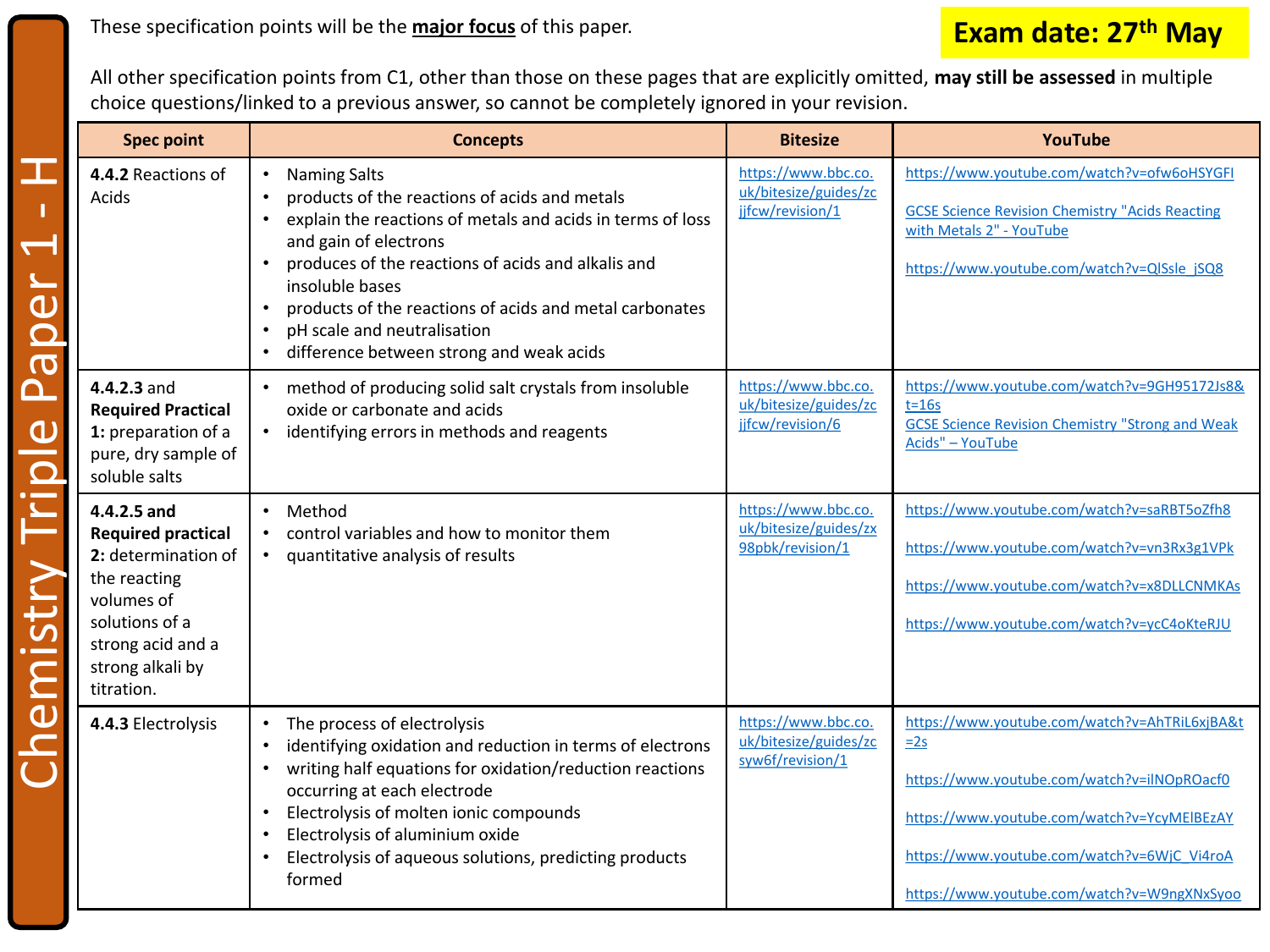### **Exam date: 27th May**

All other specification points from C1, other than those on these pages that are explicitly omitted, **may still be assessed** in multiple choice questions/linked to a previous answer, so cannot be completely ignored in your revision.

| <b>Spec point</b>                                                                                                                                                                                                      | <b>Concepts</b>                                                                                                                                                                                                                                                                                                                                                                                                                                                                                                                                                                                                       | <b>Bitesize</b>                                                  | YouTube                                                                                                                                                                                                                                                     |
|------------------------------------------------------------------------------------------------------------------------------------------------------------------------------------------------------------------------|-----------------------------------------------------------------------------------------------------------------------------------------------------------------------------------------------------------------------------------------------------------------------------------------------------------------------------------------------------------------------------------------------------------------------------------------------------------------------------------------------------------------------------------------------------------------------------------------------------------------------|------------------------------------------------------------------|-------------------------------------------------------------------------------------------------------------------------------------------------------------------------------------------------------------------------------------------------------------|
| 4.5.1 Exothermic and<br>endothermic reactions                                                                                                                                                                          | describe the law of the conservation of energy<br>define exo and endothermic reactions and describe their features<br>give examples of exo and endothermic reactions<br>define activation energy<br>represent exo and endothermic reactions with reaction profiles<br>$\bullet$<br>describe bond breaking in the reactants as an endothermic process<br>describe bond formation in the products as an exothermic process<br>$\bullet$<br>calculate the energy transferred in chemical reactions using bond<br>$\bullet$<br>energies supplied<br>Use energy change values to identify if a reaction is exo/endothermic | https://www.bbc.co.uk/<br>bitesize/guides/zwfr2nb<br>/revision/1 | https://www.youtube.com/<br>watch?v=4HS6D0hTzdg<br>https://www.youtube.com/<br>watch?v=dstRL5xB0Sk<br>https://www.youtube.com/<br>watch?v=it0HGXhxD-s<br>https://www.youtube.com/<br>watch?v=eExCBkp4jB4<br>https://www.youtube.com/<br>watch?v=PdValXAVUOc |
| <b>Required Practical 4:</b><br>investigate the<br>variables that affect<br>temperature changes<br>in reacting solutions<br>such as, eg acid plus<br>metals, carbonates,<br>neutralisations,<br>displacement of metals | Identifying independent, dependent, control variables<br>Analysing results<br>identifying exo and endothermic reactions from experimental results                                                                                                                                                                                                                                                                                                                                                                                                                                                                     | https://www.bbc.co.uk/<br>bitesize/guides/zwfr2nb<br>/revision/2 | https://www.youtube.com/<br>watch?v=Bz0C9mmF2tw                                                                                                                                                                                                             |

This specification point will **not be assessed** on this paper:

| <b>Spec point</b>                    |
|--------------------------------------|
| 4.2.4 Bulk and surface properties of |
| matter including nanoparticles       |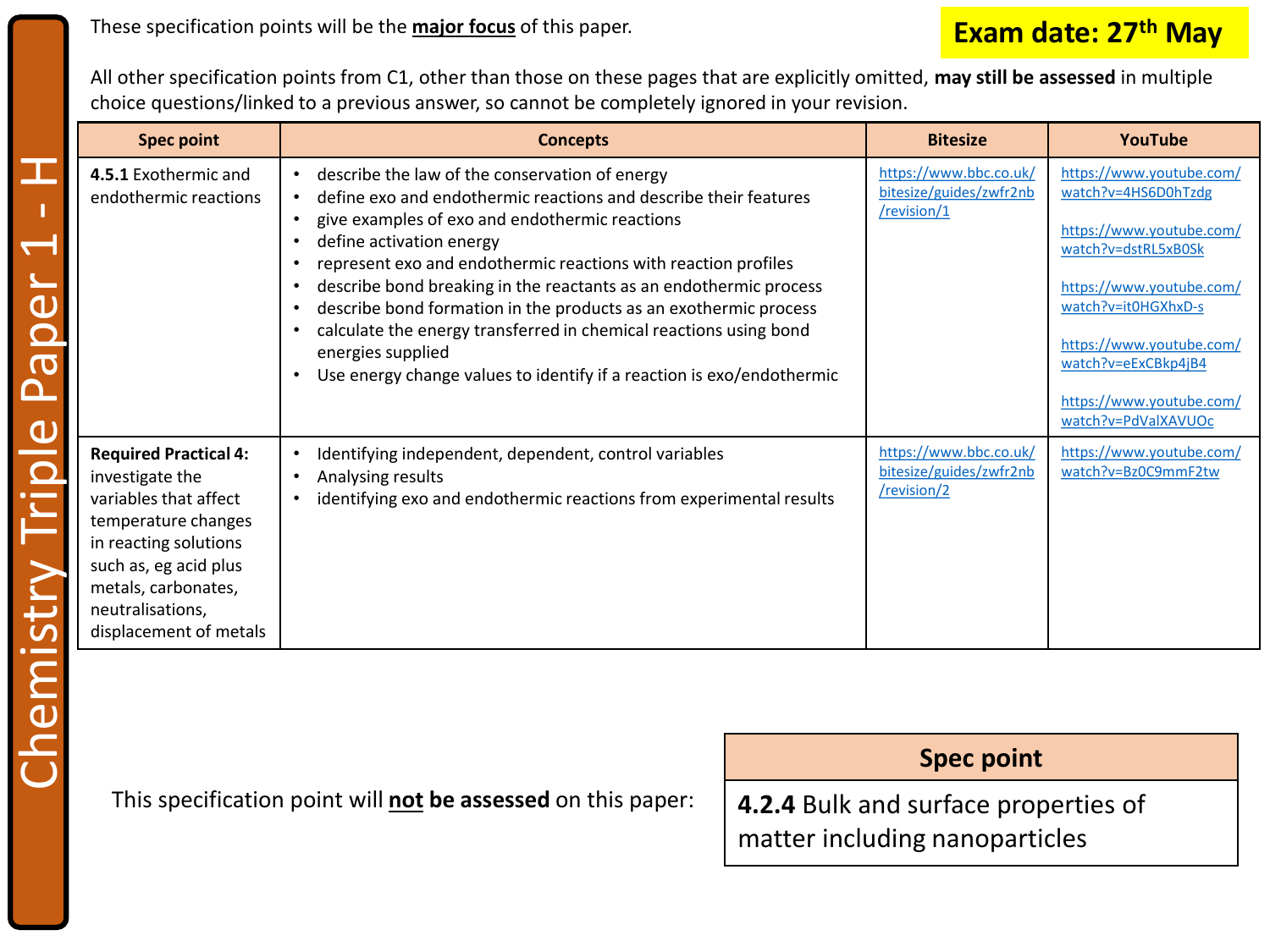## AQA GCSE Chemistry: Higher Tier Paper 2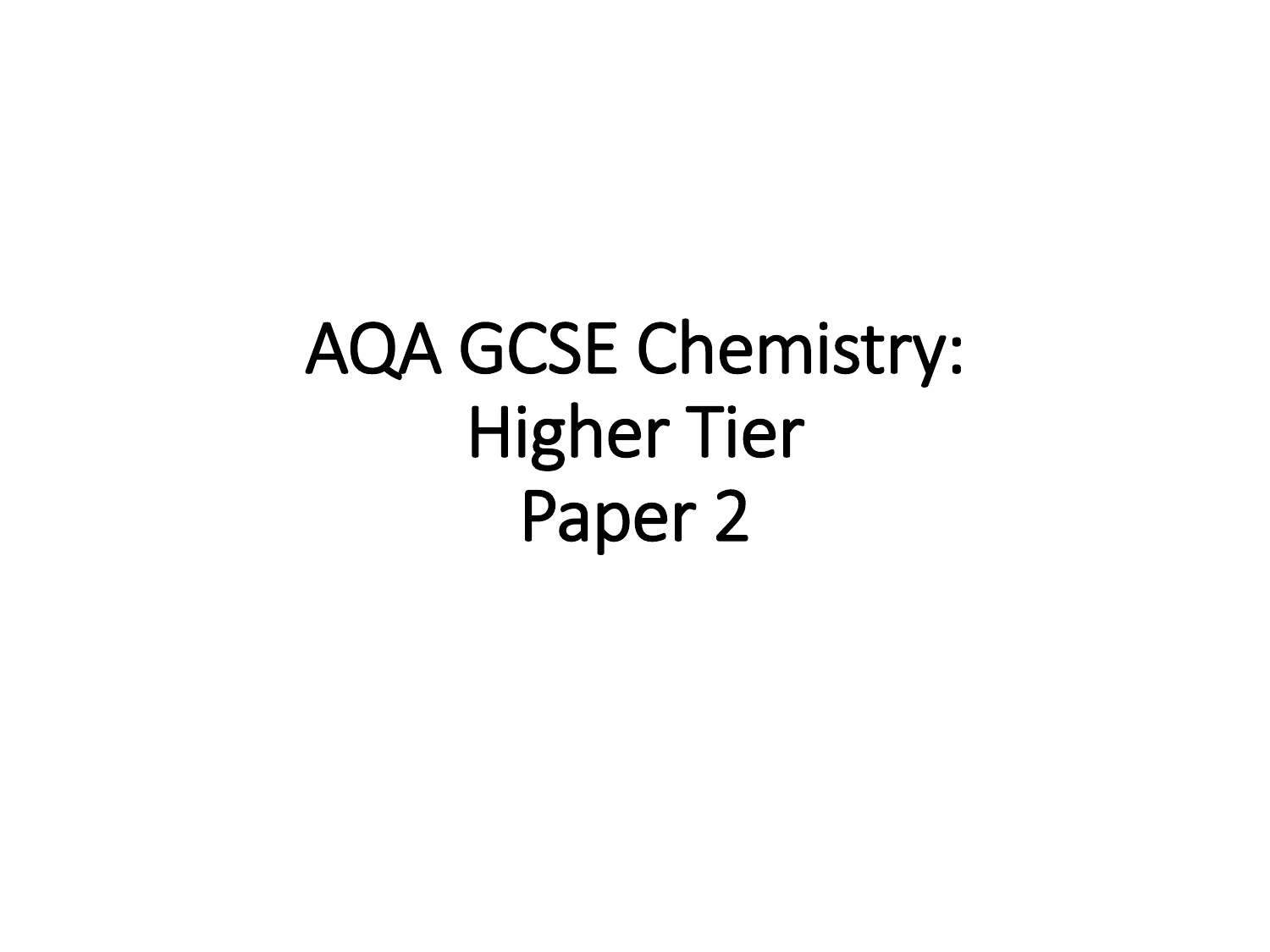All other specification points from C2, other than those on these pages that are explicitly omitted, **may still be assessed** in multiple choice questions/linked to a previous answer, so cannot be completely ignored in your revision.

| <b>Spec point</b>                                                                                                                                                                              | <b>Concepts</b>                                                                                                                                                                                                                                                                                                                                                                          | <b>Bitesize</b>                                                                                                                                                                          | YouTube                                                                                                                                                                                                                                                                                                                                                                                                                        |
|------------------------------------------------------------------------------------------------------------------------------------------------------------------------------------------------|------------------------------------------------------------------------------------------------------------------------------------------------------------------------------------------------------------------------------------------------------------------------------------------------------------------------------------------------------------------------------------------|------------------------------------------------------------------------------------------------------------------------------------------------------------------------------------------|--------------------------------------------------------------------------------------------------------------------------------------------------------------------------------------------------------------------------------------------------------------------------------------------------------------------------------------------------------------------------------------------------------------------------------|
| 4.6.1 Rate of Reaction                                                                                                                                                                         | Calculating the rate of a reaction<br>$\bullet$<br>Calculate the gradient of a tangent to the curve on<br>these graphs as a measure of rate of reaction at a<br>specific time.<br>Describe collision theory<br>Define activation energy<br>Describe and explain the factors that increase the<br>rate of reaction<br>Describe and explain the effect of catalysts on rate of<br>reaction | https://www.bbc.co.<br>uk/bitesize/guides/z<br>3nbqhv/revision/1                                                                                                                         | https://www.youtube.com/watch?v=UkrBJ6-uGFA<br>https://www.youtube.com/watch?v=GCR5xeduq2<br>$\mathbf 0$<br>https://www.youtube.com/watch?v=-4HXaUBbv04<br>https://www.youtube.com/watch?v=hel8fQjxcO8                                                                                                                                                                                                                         |
| <b>Required Practical 5:</b><br>investigate how<br>concentration affects<br>the rates of reaction<br>by a method involving<br>measuring the volume<br>of a gas<br>produced/change in<br>colour | identify independent, dependent and control<br>variables<br>describe how to measure the dependent variable<br>analyse results and draw conclusions from graphed<br>data<br>• calculate rate of reaction from data                                                                                                                                                                        | Required practical -<br>measure the<br>production of a gas -<br>Rates of reaction -<br><b>AQA - GCSE</b><br><b>Chemistry (Single</b><br>Science) Revision -<br><b>AQA - BBC Bitesize</b> | https://www.youtube.com/watch?v=N5p06i9ilmo<br>https://www.youtube.com/watch?v=GI6LVI7oAIU                                                                                                                                                                                                                                                                                                                                     |
| 4.6.2 Reversible<br>reactions and dynamic<br>equilibrium                                                                                                                                       | Identify and give examples of reversible reactions<br>Apply the conservation of energy to reversible<br>reactions<br>Define dynamic equilibrium<br>Describe Le Chatelier's principle<br>Describe and explain the effect of changing the<br>following conditions on equilibrium; concentration,<br>temperature, pressure                                                                  | https://www.bbc.co.<br>uk/bitesize/guides/z<br>yhvw6f/revision/1                                                                                                                         | https://www.youtube.com/watch?v=66qcNNJFy6E<br><b>GCSE Science Revision Chemistry "Concentration</b><br>and Reversible Reactions" - YouTube<br><b>GCSE Science Revision Chemistry "Pressure and</b><br><b>Reversible Reactions" - YouTube</b><br><b>GCSE Science Revision Chemistry "Temperature</b><br>and reversible reactions" - YouTube<br><b>GCSE Chemistry - Le Chatelier's Principle #42</b><br>(Higher Tier) - YouTube |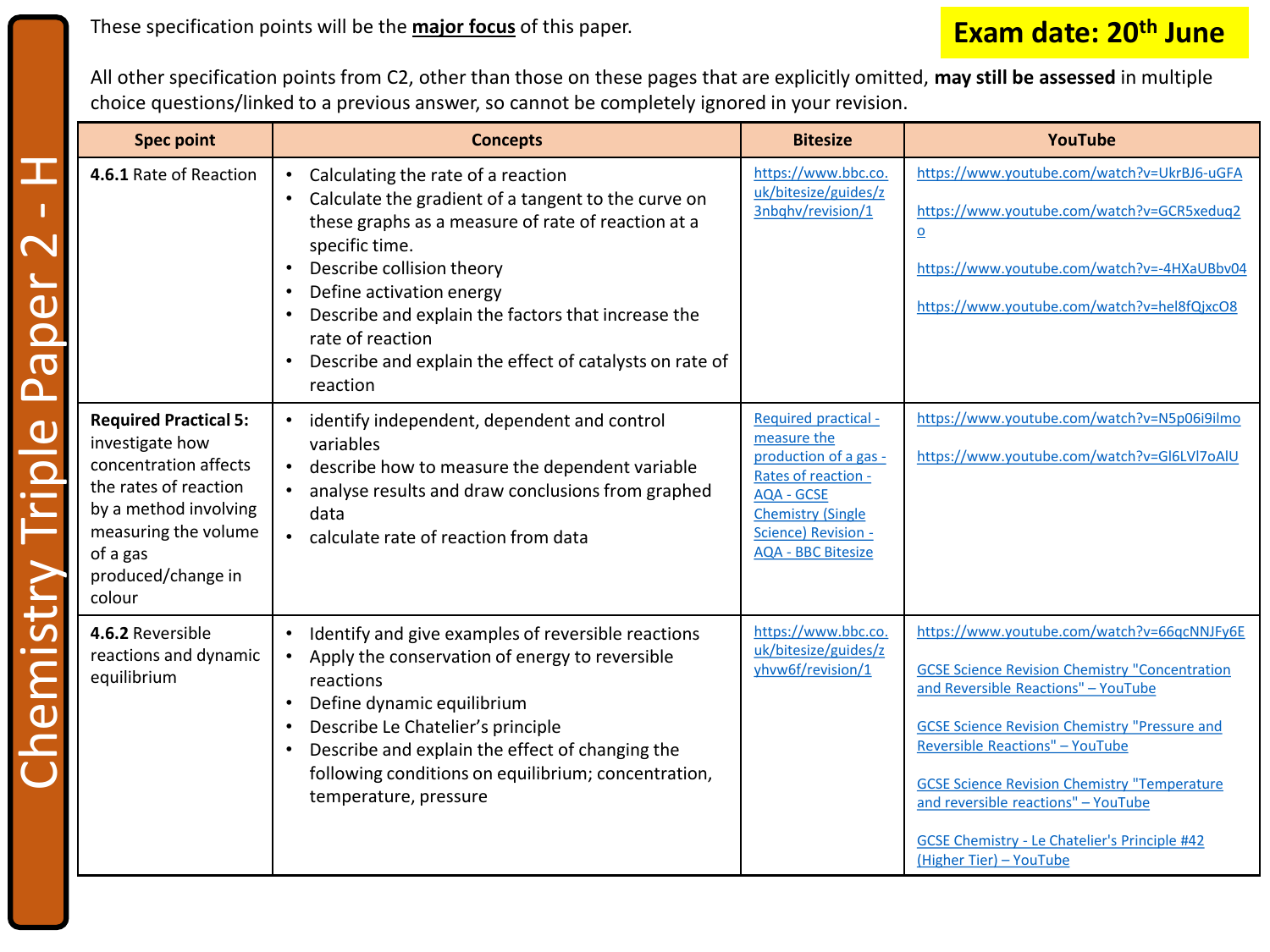These specification points will be the **major focus** of this paper.

#### **Exam date: 20th June**

All other specification points from C2, other than those on these pages that are explicitly omitted, **may still be assessed** in multiple choice questions/linked to a previous answer, so cannot be completely ignored in your revision.

|                                                                                                                     | <b>Spec point</b>                                                                                                                                                                                  | <b>Concepts</b>                                                                                                                                                                                                                                                                                                                                                                                                                                                                 | <b>Bitesize</b>                                                  | YouTube                                                                                                                                                                                                                          |
|---------------------------------------------------------------------------------------------------------------------|----------------------------------------------------------------------------------------------------------------------------------------------------------------------------------------------------|---------------------------------------------------------------------------------------------------------------------------------------------------------------------------------------------------------------------------------------------------------------------------------------------------------------------------------------------------------------------------------------------------------------------------------------------------------------------------------|------------------------------------------------------------------|----------------------------------------------------------------------------------------------------------------------------------------------------------------------------------------------------------------------------------|
| $\mathbb{R}^{\mathbb{Z}}$<br>Der<br>$\overline{\overline{\overline{\overline{\overline{C}}}}}$<br>$\mathbf{\Omega}$ | 4.7.1 Carbon<br>compounds as fuels<br>and feedstock                                                                                                                                                | describe crude oil as a mixture of different<br>$\bullet$<br>length hydrocarbons<br>define the term hydrocarbon<br>$\bullet$<br>identify the first 4 alkanes from their chemical<br>$\bullet$<br>formula and name them<br>Describe the trend in properties as<br>hydrocarbon chain length increases<br>Describe and explain the process of fractional<br>$\bullet$<br>distillation<br>describe the process of cracking<br>$\bullet$<br>describe the use of alkenes<br>$\bullet$ | https://www.bbc.co.uk/bi<br>tesize/guides/zshvw6f/re<br>vision/1 | https://www.youtube.com/watch?v=CX2IYW<br>ggEBc<br>https://www.youtube.com/watch?v=3I7yCkS<br><b>XPos</b><br>https://www.youtube.com/watch?v=7AWwj<br>KbRa o                                                                     |
| hemistry Triple                                                                                                     | <b>Required practical</b><br>7: use of chemical<br>tests to identify the<br>ions in unknown<br>single ionic<br>compounds covering<br>the ions from<br>sections Flame tests<br>through to Sulfates. | Describe reagents and positive results for each<br>ion<br>Describe method of flame tests<br>$\bullet$                                                                                                                                                                                                                                                                                                                                                                           | https://www.bbc.co.uk/bi<br>tesize/guides/zxtvw6f/rev<br>ision/1 | https://www.youtube.com/watch?v=Bd0A44<br><b>Iv2OI&amp;t=96s</b><br>https://www.youtube.com/watch?v=4iZRs4X<br><b>IJOE</b><br>https://www.youtube.com/watch?v=mWTg<br>Hjdea4Y<br>https://www.youtube.com/watch?v=fCZztwJ<br>mAI0 |
|                                                                                                                     | 4.9.1 The<br>composition and<br>evolution of the<br>Earth's Atmosphere                                                                                                                             | describe the composition of the current<br>$\bullet$<br>atmosphere<br>describe the composition of the early<br>$\bullet$<br>atmosphere and explain theories of how the<br>early atmosphere formed<br>explain how the early atmosphere changed to<br>that of the present atmosphere                                                                                                                                                                                              | https://www.bbc.co.uk/bi<br>tesize/guides/zg4qfcw/re<br>vision/1 | https://www.youtube.com/watch?v=t1Z3Gl<br><b>NIdLA</b><br>https://www.youtube.com/watch?v=l0h -<br>3M0Pso                                                                                                                        |